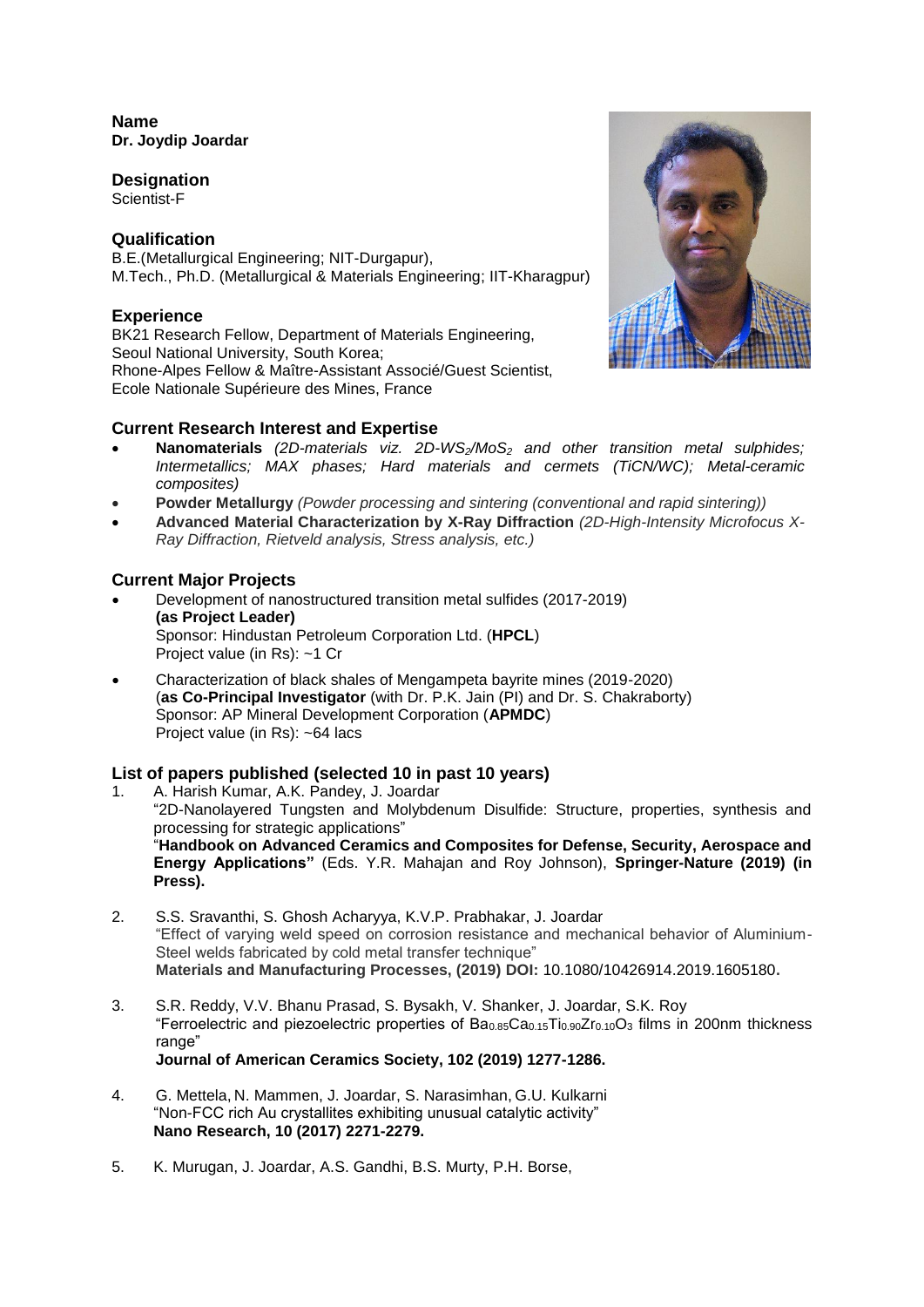"Photo induced monomer/dimer kinetics in methylene blue degradation over doped and phase controlled nano- $TiO<sub>2</sub>$  films" **RSC Advances 6 (2016) 43563-43573.**

- 6. R. Kumar, J. Joardar, R.K. Singh Raman, V.S. Raja, S.V. Joshi, S. Parida "Effect of chromium and aluminum addition on anisotropic and microstructural characteristics of ball milled nanocrystalline iron" **Journal of Alloys and Compounds 671 (2016) 164-169.**
- 7. M.S. Archana, V.V.S.S. Srikanth, S.V. Joshi, J. Joardar Influence of applied pressure during field-assisted sintering of Ti(C,N)-WC-FeAl based nanocomposite **Ceramics International, 41 (2015) 1986-1993.**
- 8. M.S. Archana, R.C. Gundakaram, Y.S. Rao, V.V.S.S. Srikanth, S.V. Joshi, J. Joardar "Rapid consolidation of FeAl-Fe3AlCx ultrafine composites by mechanically activated fieldassisted technique" **Materials Science and Engineering A, 611 (2014) 298-305.**
- 9. M.S. Archana, N. Hebalkar, K. Radha and J. Joardar "Phase formation during mechanically activated annealing of Cr-40at.%Al" **Journal of Alloys and Compounds 501 (2010) 18-24.**
- 10. K.M. Reddy, T.N. Rao, K. Radha and J. Joardar "Nanostructured tungsten carbide by thermochemical processing" **Journal of Alloys and Compounds, 494 (2010) 404-409.**

#### **Book**

**1. Notes on Thermodynamics of Materials Joydip Joardar, Shrikant Lele and Palle Rama Rao (2016) ISBN: 978-93-52583-03-4; TRA-ERF Publication**

## **Patent**

1. "A novel method for synthesis of tungsten disulfide nanosheets," *J. Joardar and M.S. Sylvester Indian Patent Application No. 1703/DEL/2012)*.

## **Conference/Workshop Presentations (Selected 10 in last 10 years)**

- 1. A. Harish Kumar, R. Prathyusha, G. Sai Spandana, B. Padya, V.S.K. Chakravadhanula, A.K. Pandey, J. Joardar "Nano structured 2D-Tungsten disulfide based composite" '5th International Conference on Powder Metallurgy in Asia (APMA 2019) (February 19-21, 2019) **Pune, India**
- 2. J. Joardar

*Invited lecture* on "Two-dimensional X-ray diffraction: Basics and case studies" Workshop on Diffraction and Microscopy (WDM 2018), VNIT-Nagpur (August 25-29, 2018) **Nagpur, India**

- 3. A. Harish Kumar, A.K. Pandey, J. Joardar "Synthesis and oxidation resistance of nanostructured 2D-WS2" 24<sup>th</sup> Congress and General Assembly of the International Union of Crystallography (IUCr) (August 21-28, 2017) **Hyderabad, India**
- 4. G.S. Spandana, J. Joardar "Development of 2D-nanolayered WS<sup>2</sup> reinforced aluminium nanocomposites"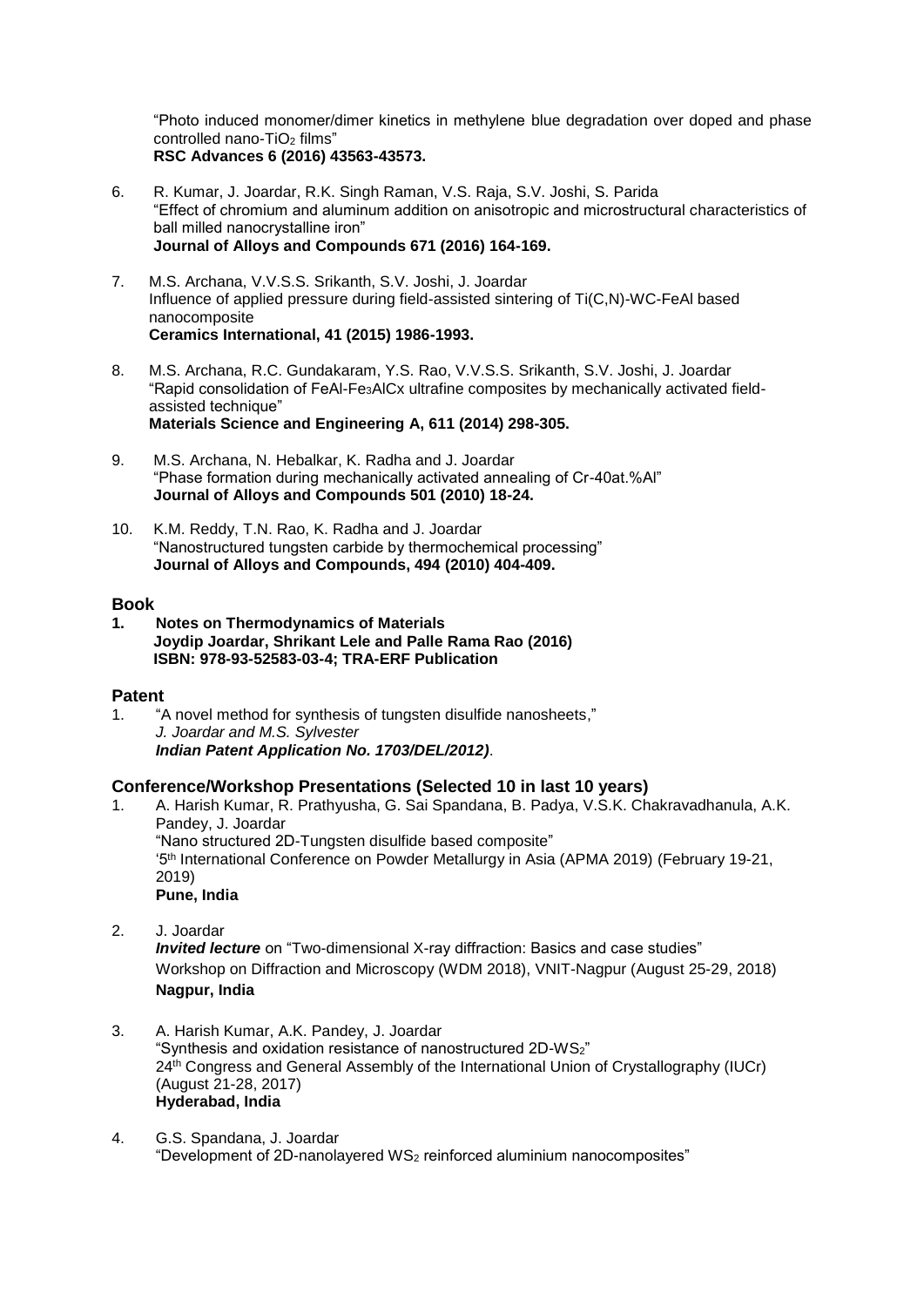3<sup>rd</sup> International Conference on Recent Challenges in Engineering and Technology (ICRCET-17) (September 12-13, 2017) **Tirupati, India.**

- 5. T. Puneeth, A. Harish Kumar, M.S. Sylvester, J. Joardar "Svnthesis of 2D-nanolayered WS<sub>2</sub> and MoS<sub>2</sub>" *Invited Lecture* at Prof. S.K. Pabi Symposium, 4<sup>th</sup> International Conference on Advances in Materials and Materials Processing (ICAMMP-IV), IIT-Kharagpur (November 5-7, 2016) **Kharagpur, India.**
- 6. J. Joardar "Rietveld method in quantitative XRD" *Invited Lecture* at ATMC-2016 Workshop, NIT-Raipur (January 22-23, 2016) **Raipur, India.**
- 7. M.S. Archana, M. Ramakrishna, P. Chandran, V.V.S.S. Srikanth, S.V. Joshi, J. Joardar "Synthesis of nanocrystalline FeAl and its role as a binder in Ti(C,N) based nanocomposites" International Conference on Nanoscience & Nanotechnology (ICONSAT 2012) (January 20-23, 2012)

### **Hyderabad, India.**

8. M. Sylvester, N. Hebalkar, J. Joardar "Carbon-doped nanostructured  $WO<sub>3</sub>$  by mechanically activated processing" International Conference on Nanoscience & Nanotechnology (ICONSAT 2012) (January 20-23, 2012)

**Hyderabad, India.**

9. J. Joardar

"Basics of Rietveld refinement" *Invited Lecture Series* **at Workshop on Rietveld refinement** Department of Metallurgical and Materials Engineering, IIT-Madras (May 26-28, 2011) **Chennai, India.**

10. M.S. Archana, M. Sylvester, J. Joardar "Development of nano-tribomaterials for tool inserts: Role of high energy ball milling" *Invited presentation* at the Discussion Meeting on "Present understanding and future prospects of phase and microstructure evolution in severe plastic deformation processes" Indian Academy of Sciences (February 20-22, 2011) **Coorg, India.**

## **Affiliation to Professional bodies**

- Member, The Minerals, Metals and Materials Society (TMS), USA
- Member, American Ceramics Society (ACerS), USA
- Life Member, Indian Institute of Metals (IIM)
- Life Member, Materials Research Society of India (MRSI)
- Life Member, Indian Crystallographic Association (ICA)
- Life Member, Powder Metallurgy Association of India (PMAI)
- Life Member, Tribology Society of India (TSI)

#### **Honors and peer-recognition**

- *Invited Foreign Expert Reviewer for European OPUS Project* (2017).
- **Best paper award** at 3<sup>rd</sup> International Conference on Recent Challenges in Engineering and Technology (ICRCET-17) (Sept 12-13, 2017) **Tirupati, India.**
- *Reviewer for several SCI Journals (Philosophical Magazine and Philosophical Magazine Letters, Wear, Journal of Alloys and Compounds, Powder Technology, Ceramics International, Metallurgical and Materials Transaction A & B, Surface and Coatings Technology, Materials Chemistry and Physics, Journal of Materials Processing Technology, Journal of Nanoparticle Research, Chemical Engineering Journal, Transaction of Indian Institute of Metals, Metals and Materials International)*